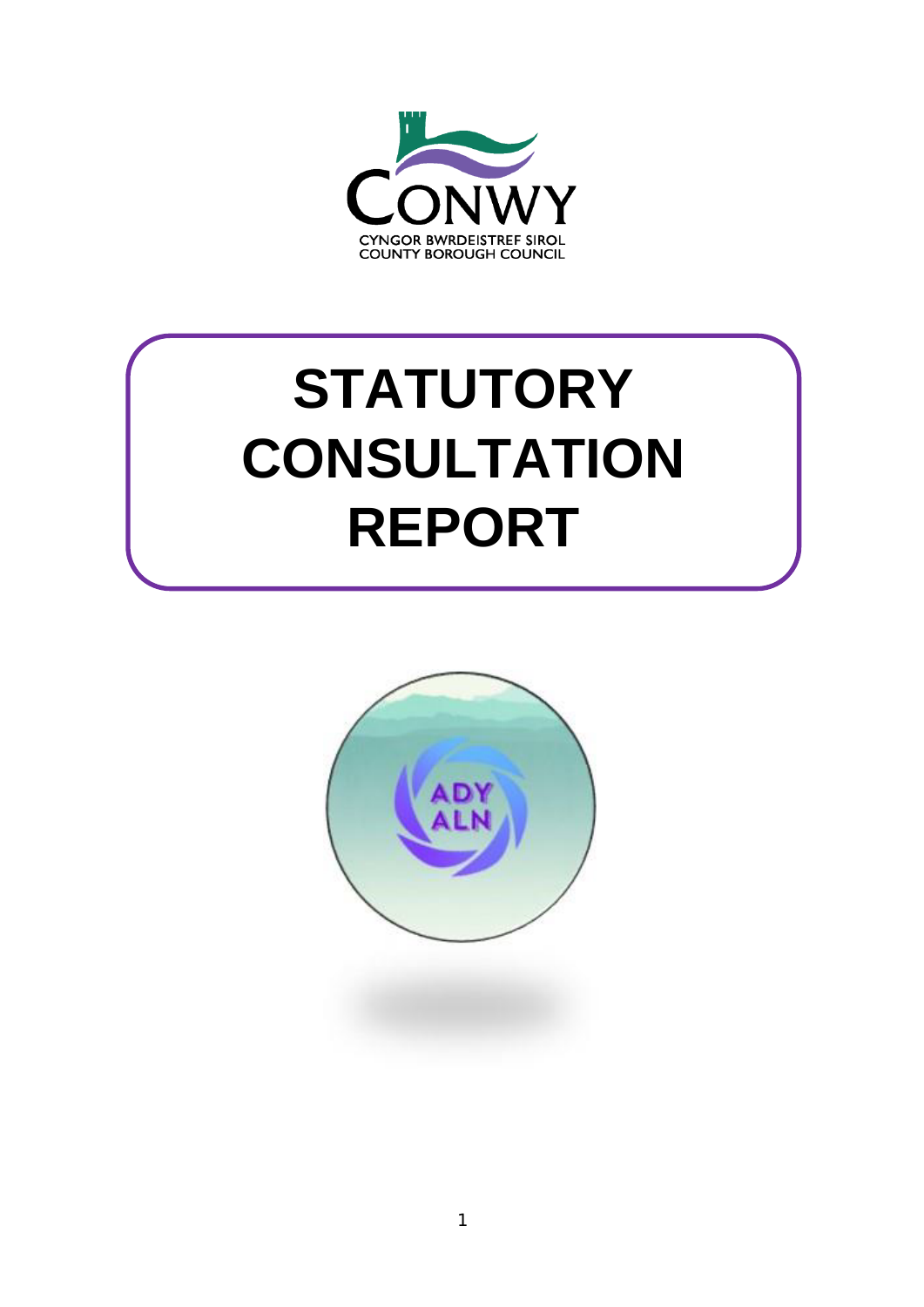# Contents\_\_\_\_\_\_\_\_\_\_\_\_\_\_\_\_\_\_\_\_\_\_\_\_\_\_\_\_\_\_\_\_\_

| <b>Section</b>                                    | <b>Description</b>                                                                                                                                                                 | Page<br><b>Number</b>              |
|---------------------------------------------------|------------------------------------------------------------------------------------------------------------------------------------------------------------------------------------|------------------------------------|
| 1                                                 | <b>Introduction</b>                                                                                                                                                                | 3                                  |
| $\overline{2}$<br>2.1<br>2.2<br>2.3<br>2.4<br>2.5 | <b>Background Information</b><br><b>School Information</b><br><b>Learning Resource Classes</b><br>Capacity<br><b>ALN Provision</b><br>Contextual Changes since the Initial Request | 4<br>5<br>6<br>6<br>$\overline{7}$ |
| 3<br>3.1<br>3.2<br>3.3                            | <b>The Proposal</b><br>The Proposal Subject to the Statutory<br>Consultation<br>Maintaining the Status Quo<br><b>Proposed Options</b>                                              | 8<br>8<br>8                        |
| 4<br>4.1<br>4.2<br>4.3<br>4.4                     | <b>Consultation</b><br>Consultees<br>Meetings<br><b>Consultation with Children and Young People</b><br><b>Consultation responses</b>                                               | 9<br>10<br>11<br>11                |
| 5                                                 | <b>Equalities Impact Assessment</b>                                                                                                                                                | 13                                 |
| 6<br>6.1<br>6.2                                   | <b>Summary and Recommendations</b><br>Summary<br>Recommendation                                                                                                                    | 13<br>13                           |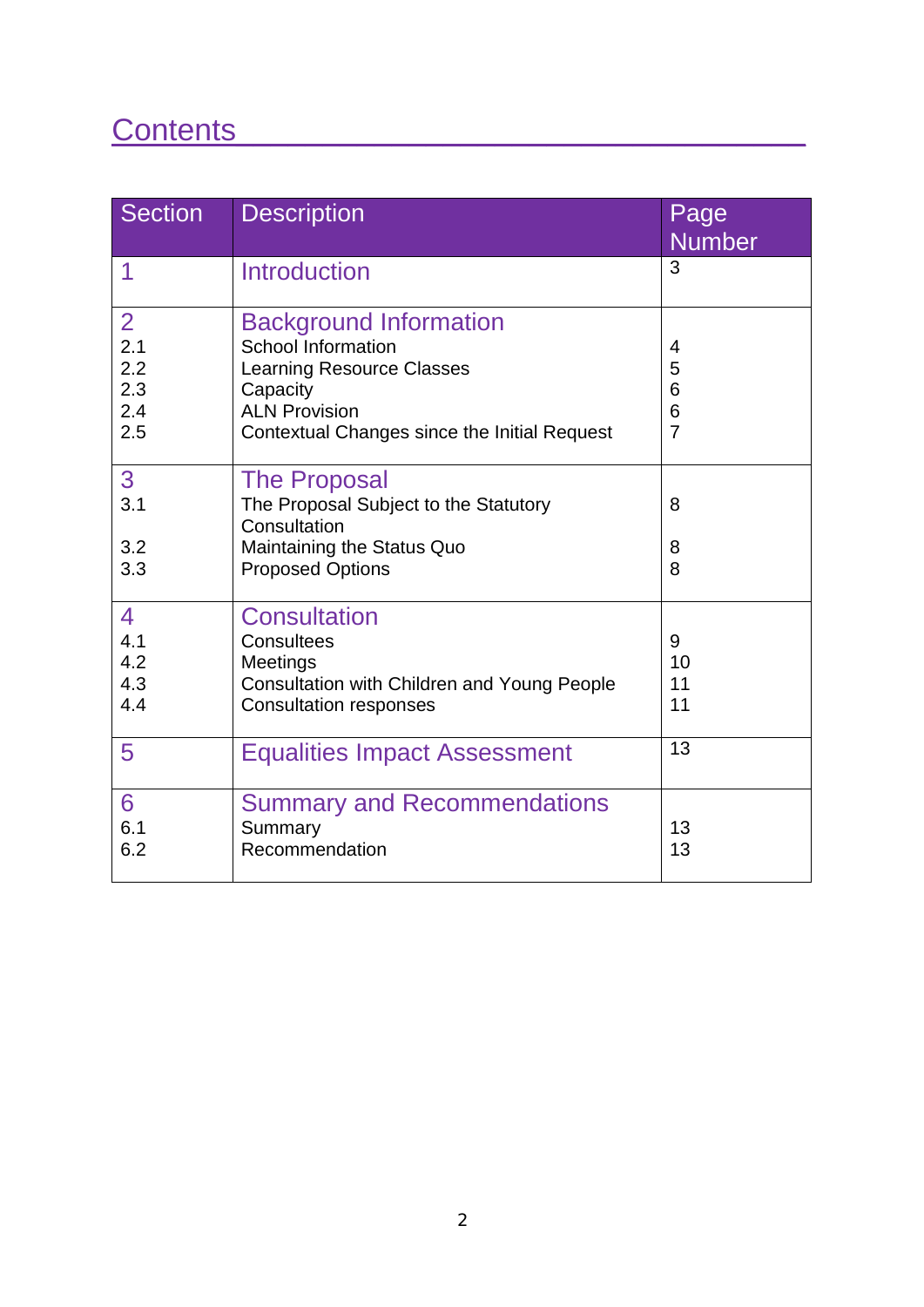# 1. Introduction

In July 2017, a formal request was made by the Governing Body and Head Teacher at Ysgol Sŵn y Don to cease hosting the Foundation Phase and Key Stage 2 Additional Learning Needs Resource Classes in the school following their concerns about increasing pupil numbers and their perceived potential for a further increase in numbers over coming years. They reported that the increasing pupil numbers were placing pressure on physical space within the school building, and in particular the organisation of different year groups and classes.

Ysgol Sŵn y Don, (previously Ysgol Babanod Penmaenrhos and Ysgol Iau Tan y Marian) currently plays host to two Learning Resource Classes, one for Foundation Phase pupils (ages 4-7), and one for Key Stage 2 pupils (ages 7-11).

The Authority's Learning Resources are designed to support and enhance the mainstream education of children with identified learning difficulties, and whose difficulties are impacting significantly on their academic progress. The Learning Resource Classes offer the opportunity for small group teaching and over learning of basic skills, including language, literacy and numeracy. The purpose of the Learning Resources is to offer additional intensive learning opportunities in order to support access back to a full time mainstream curriculum.

The Authority funds a total of seven Key Stage 2 Learning Resource Classes across Conwy and one Foundation Phase Resource. The Authority had no plan to reduce this support, therefore the proposal was concerned only with the possible relocation of one or both of the Resource Classes.

The Welsh Government's Statutory "School Organisation Code" states that changes which require the publication of proposals include, *"the addition or removal of SEN provision or any change in the type of such provision. This is where the provision is in a mainstream school but the pupils who are admitted are in addition to admission number of the school. The provision must also be recognised by the local authority as reserved for pupils with SEN."*

Consequently, at their meeting on 19<sup>th</sup> December 2017, Cabinet resolved to undertake a statutory consultation on the possible relocation of one or both of the Additional Learning Needs Resource Classes, in accordance with Section 2.2 'Regulated Alterations' of the School Organisation Code, 2013.

The proposal subject to the statutory consultation was as follows: "That one, or both, of the Learning Resource Classes currently located within Ysgol Sŵn y Don could be relocated to another/other schools within the same or neighbouring catchment areas, (i.e. the Bryn Elian, Eirias or Emrys ap Iwan school catchment areas)".

The statutory consultation period took place between **12th March 2018** and **1.00pm on 23rd April 2018**, and was based on the proposal to move one or both of the Additional Learning Resource Classes to another location within the local or neighbouring areas.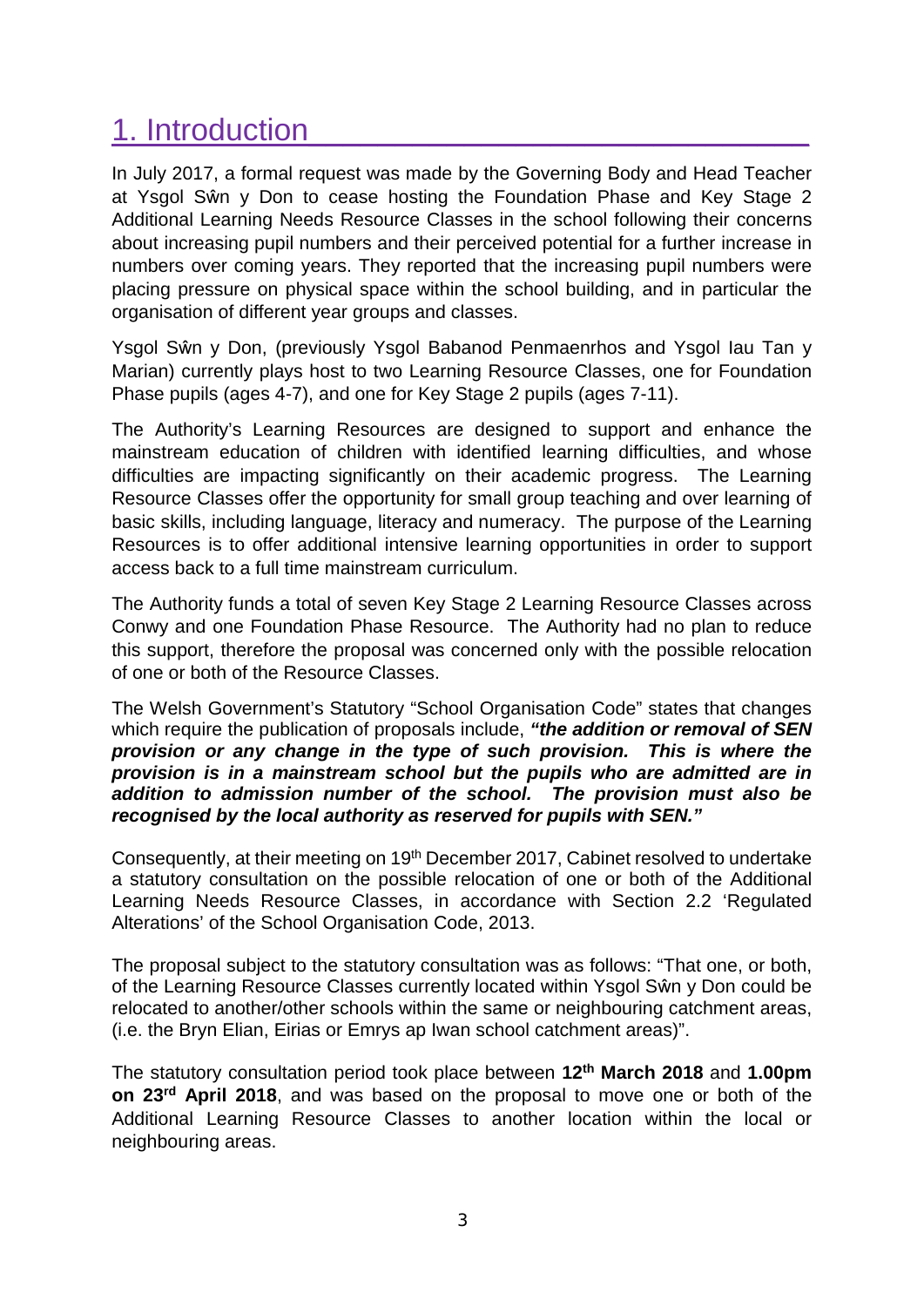# 2. Background Information

## 2.1 School Information

Ysgol Sŵn y Don is a community school for pupils aged three to eleven situated on the outskirts of Old Colwyn in the County Borough of Conwy. The school was formed in September 2015 when Tan y Marian Junior School and Penmaenrhos Infant School merged, and has been based on the site of the former Junior School since September 2016 when work was completed to extend the previous building.

At the start of the consultation period, there were 131 pupils on the school roll, 119 of whom were of statutory school age. This number had increased as follows since September 2013:

| <b>Academic Year</b> | <b>Actual Pupil Numbers (Sept PLASC</b><br>Data) |
|----------------------|--------------------------------------------------|
| 2013/2014            | 88                                               |
| 2014/2015            | 89                                               |
| 2015/2016            | 88                                               |
| 2016/2017            | 99                                               |

The school has a total of 6 main classrooms and two smaller classrooms for the two Learning Resource Classes. The classes are currently configured as follows:

- 1) Nursery and Reception (26 pupils: *12 Nursery and 14 Reception*)
- 2) Year 1 (19 pupils)
- 3) Year 2 (26 pupils)
- 4) Years 3 and 4 (28 pupils: *10 Year 3 and 18 Year 4*)
- 5) Year 5 (21 pupils)
- 6) Year 6 (11 pupils)
- 7) Playgroup/Foundation Phase Learning Resource Class (12 pupils)
- 8) Key Stage 2 Learning Resource Class (12 pupils)

"Around 70% of children are eligible for free school meals. This is well above the national average (19%). About 42% of the children have additional learning needs, which is well above the national average, and a few have a statement of special educational needs. A few pupils are in the care of the local authority. Nearly all pupils are of white British ethnic origin and speak English as their first language. No pupils speak Welsh at home", (Estyn Report, January 2017).

Annual pupil projections for the next five years, (not including the possible increase associated with the potential housing development at the nearby Ty Mawr site), were as follows:

| <b>Academic Year</b> | <b>Projected Pupil Numbers</b> |
|----------------------|--------------------------------|
| 2018/2019            | 120                            |
| 2019/2020            | 114                            |
| 2020/2021            | 110                            |
| 2021/2022            | 113                            |
| 2022/2023            | 101                            |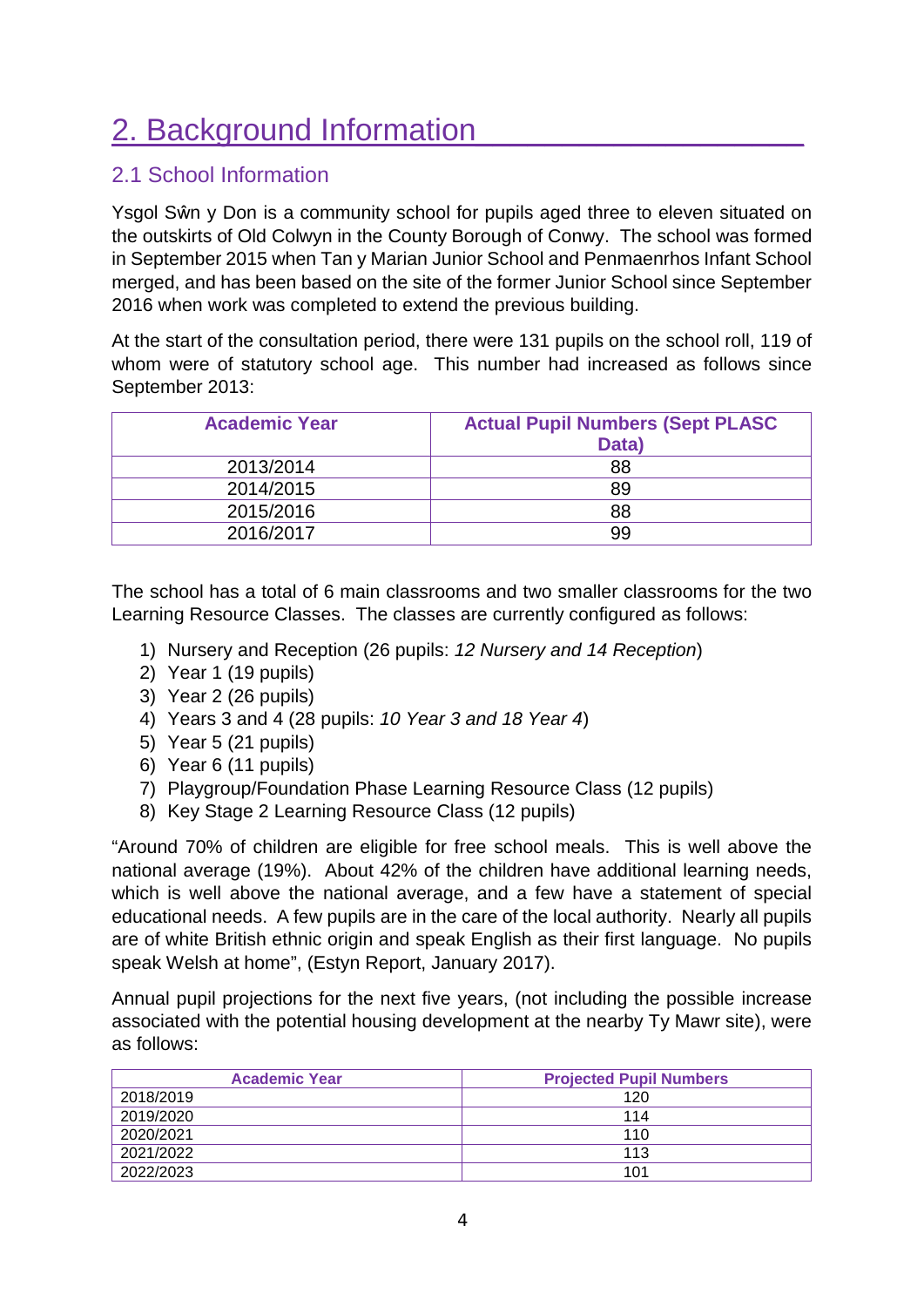The projected number of children who may move to the area with the proposed Ty Mawr housing development, should this be agreed, was 50 of primary school age and 41 of secondary school age.

In addition to the pressure being experienced from increased pupil numbers this academic year, following their Inspection in January 2017, both the school's performance and their prospects for improvement were deemed 'Unsatisfactory' by Estyn. As a result, it was recognised that special measures were required in relation to the school, and at the time the consultation period began, the school's progress continued to be monitored on a termly basis by Estyn.

The Governing Body of Ysgol Sŵn y Don felt that they were better able to effectively address all of the recommendations within the recent Estyn Inspection by separating year groups, particularly across Key Stage 2. Taking this into account and the increase in pupil numbers, this would have involved utilisation of at least one of the smaller classrooms currently used to host the Local Authority's Learning Resource Classes.

#### 2.2 Learning Resource Classes

The two Learning Resource Classes currently located within Ysgol Sŵn y Don are part of a continuum of provision for children with additional learning needs in Conwy. All children attending the Learning Resource Classes continue to be registered at their home school, and the aim is for children to be re-integrated back into their home schools if and when they are ready. The children's home schools are encouraged to maintain close links with the children and their families, and to ensure that pupils are invited back to their home schools for significant events and occasions.

All placements in a Learning Resource Class are agreed by the multi-agency Additional Learning Needs Moderation Panel according to an agreed set of access criteria.

The Foundation Phase Learning Resource Class is a full time placement in order that travelling and changes throughout the day are minimised for these younger children. Taxi transport is provided to Ysgol Sŵn y Don for pupils from their home addresses each morning and back to their home addresses at the end of the school day.

The Foundation Phase Learning Resource Class is the only Resource Class specifically designed for children with moderate to severe learning difficulties in Conwy. It caters for a maximum of twelve children and is accessible for children from any Conwy school aged between 4 and 7.

Currently, there are nine children attending the Foundation Phase Learning Resource Class. Two children are registered at Ysgol Sŵn y Don as their home school, with one living within and one outside of the catchment area for the school. The other 7 children are registered at 7 other schools from across Conwy.

There are seven Key Stage 2 Learning Resource Classes across Conwy, currently located in the following schools: Ysgol Bro Gwydir, Ysgol Porth y Felin, Ysgol Tudno,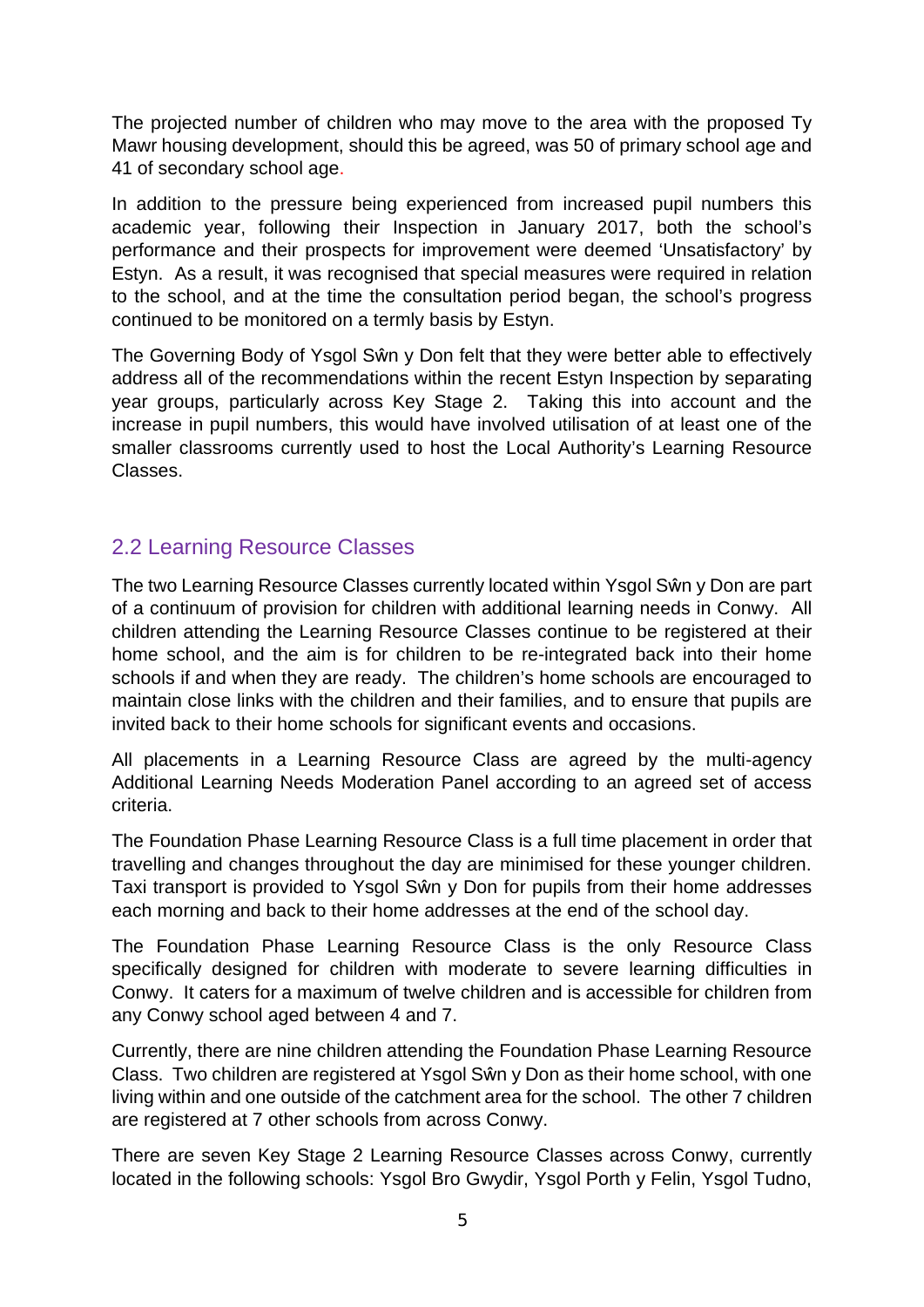Ysgol Pencae, Ysgol Awel y Mynydd, Ysgol Maes Owen and Ysgol Sŵn y Don. The Key Stage 2 Learning Resource Classes are currently configured as part time placements, with all pupils returning to their mainstream schools in the afternoon. Teaching and support staff support the pupils and the staff within their mainstream schools during the afternoon sessions. Pupils are transported by taxi from their home addresses to Ysgol Sŵn y Don every morning and back to their home school for lunch time.

The Key Stage 2 Learning Resource Classes have been positioned across Conwy to try and ensure that there is provision as locally as possible. With this in mind, it was proposed that any move for the current Key Stage 2 Learning Resource Class was kept as close as possible to its current location.

There are currently eleven children attending the Key Stage 2 Learning Resource Class at Ysgol Sŵn y Don. Eight children are registered at the school, with two children living within and six outside of the catchment area for the school.

### 2.3 Capacity

The capacity for the school is 149 following the building work completed to merge the two school sites; however, the concerns of the Governing Body and Head Teacher were around the number of classrooms and how these could be effectively used to accommodate all of the current mainstream and Learning Resource Classes, particularly in the context of responding to Estyn recommendations, improving standards and outcomes for all learners, (including those children attending the Learning Resource Classes), promoting inclusion and prioritising wellbeing.

The Governing Body and Head Teacher were concerned about the school's ability to provide good quality teaching and learning opportunities without the capacity to have single year groups, particularly in upper Key Stage 2, and felt that the engagement, performance and outcomes for learners could only be improved by looking at the physical accommodation and configuration of the class groups to facilitate the implementation of their action plan and Estyn recommendations.

Concern about outcomes and progress was felt to impact on the learners within the Key Stage 2 Learning Resource Class in particular, with regard to successful and meaningful inclusion opportunities within well established, calm and positive learning environments within the mainstream classes where appropriate.

### 2.4 ALN Provision

It was proposed that the relocation of one or possibly both of the Learning Resource Classes, would enable focus to be put on developing high quality teaching and learning experiences for all learners, and would offer an opportunity to improve on and enhance provision for additional learning needs, both within Ysgol Sŵn y Don and the Local Authority Learning Resource provision.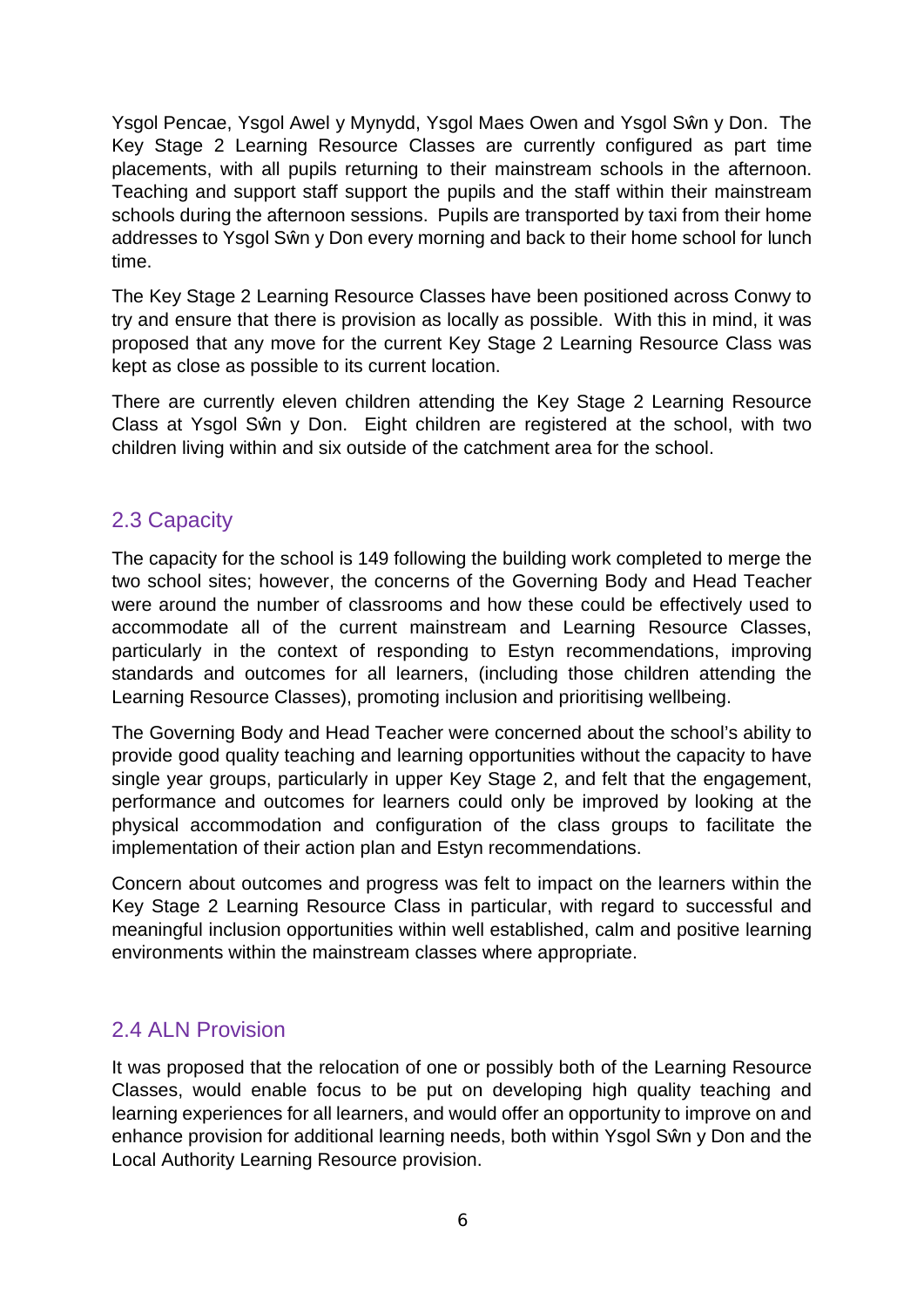It was suggested that, if the two Learning Resource Classes were to remain on the school site, there would continue to be difficulties in terms of adequately coordinating class groups and classrooms, with the potential for the Learning Resource Classes being forced to share space with other year groups/playgroup. This was not an ideal situation and raised concerns about the quality of ALN provision and teaching and learning opportunities for all learners across the wider school.

#### 2.5 Contextual Changes since the Initial Request

**Since the initial request and the start of the formal consultation period, the school has made significant progress with regards to Estyn recommendations and implementation of the school's action plan. Concerns about the ability of the school to provide good quality teaching and learning opportunities, and to provide successful and meaningful inclusion opportunities, have reduced considerably, and there is growing confidence that all of the objectives can be achieved with the maintenance of both of the Learning Resource Classes on site.**

**There is recognition that the coming academic year poses the greatest challenge to the school in terms of pupil numbers, learning need and social emotional and behavioural difficulties; however, senior leadership and Governing Body of the school are increasingly confident that they now have the support systems in place to respond to this need.**

**In addition, consideration of how the skills of the Learning Resource staff can be used to support the wider school context has offered the opportunity for the Key Stage 2 Resource Teacher to work with a wider group of pupils in the afternoons to promote inclusion, wellbeing and curricular access, both for the Learning Resource and mainstream pupils. This is an extremely positive model for working, and demonstrates the school's renewed commitment to the Learning Resource Classes forming an integral part of the school community as a whole. The wider staff team and pupils are benefitting from the sharing of skills and experience of the Learning Resource staff, and both the Acting Head Teacher and the Additional Learning Needs Coordinator are committed to the philosophy and benefits of having the Resource Classes as part of the school.**

**The Local Authority responded to the initial request as they wished to maintain the level and quality of provision as part of the County's continuum of ALN support, and was committed to addressing any concerns and issues that may impact on the effectiveness of the provision. The changes and progress described above have renewed the Local Authority's confidence that the Learning Resource Classes could remain in their current location without any significantly adverse or negative effects on the quality of the provision and experiences and inclusion of the children attending them.**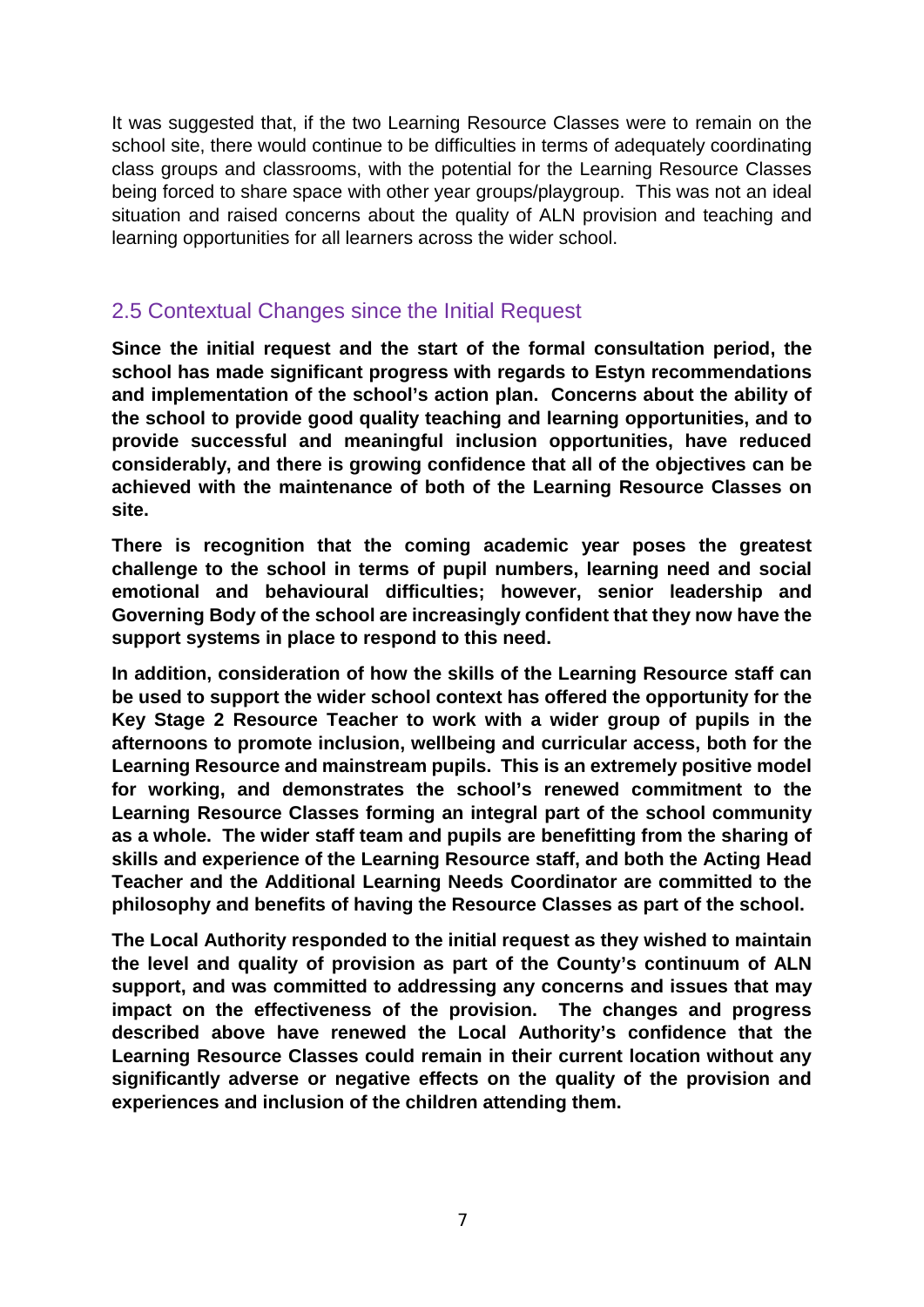# 3. The Proposal

### 3.1 The proposal subject to the statutory consultation

**That one, or both, of the Learning Resource Classes currently located within Ysgol Sŵn y Don could be relocated to another/other schools within the same or neighbouring catchment areas, (i.e. the Bryn Elian, Eirias or Emrys ap Iwan school catchment areas).**

#### 3.2 Maintaining the status quo

Maintaining the status quo, as described in the Consultation Document, involved both Foundation Phase and Key Stage 2 Learning Resource Classes continuing to be located on the site of Ysgol Sŵn y Don.

The perceived disadvantages of this, at the time of writing the Consultation Document were as follows:

*"It is proposed that maintaining both of the Learning Resource Classes in the current school poses a risk in terms of ensuring teaching and learning opportunities are of the highest quality for both learners in the Resource Classes and the wider school community. So ensuring that educational standards and pupil wellbeing are afforded the highest priority. When considering the potential increase in pupil numbers associated with proposed housing developments in the area, it is essential that this issue of accommodation is addressed in anticipation rather than subsequent to increased numbers".*

**As described above, the Local Authority is now satisfied that the Governing Body and Acting Head Teacher are addressing this risk and planning carefully for pupil numbers over the next 5 years and beyond in a positive way and independently of the accommodation requirements of the Learning Resource Classes.**

### 3.3 Proposed options

The Authority proposed that an alternative location(s) was sought in a Primary School(s) across the Bryn Elian catchment area in the first instance, and then the neighbouring Eirias and Emrys ap Iwan catchment areas.

This could have involved both Resource Classes moving to a new location on the same site (as they were at Ysgol Sŵn y Don); the two Resource Classes moving to separate school sites; or one Resource Class moving to a new location while the other remains at Ysgol Sŵn y Don.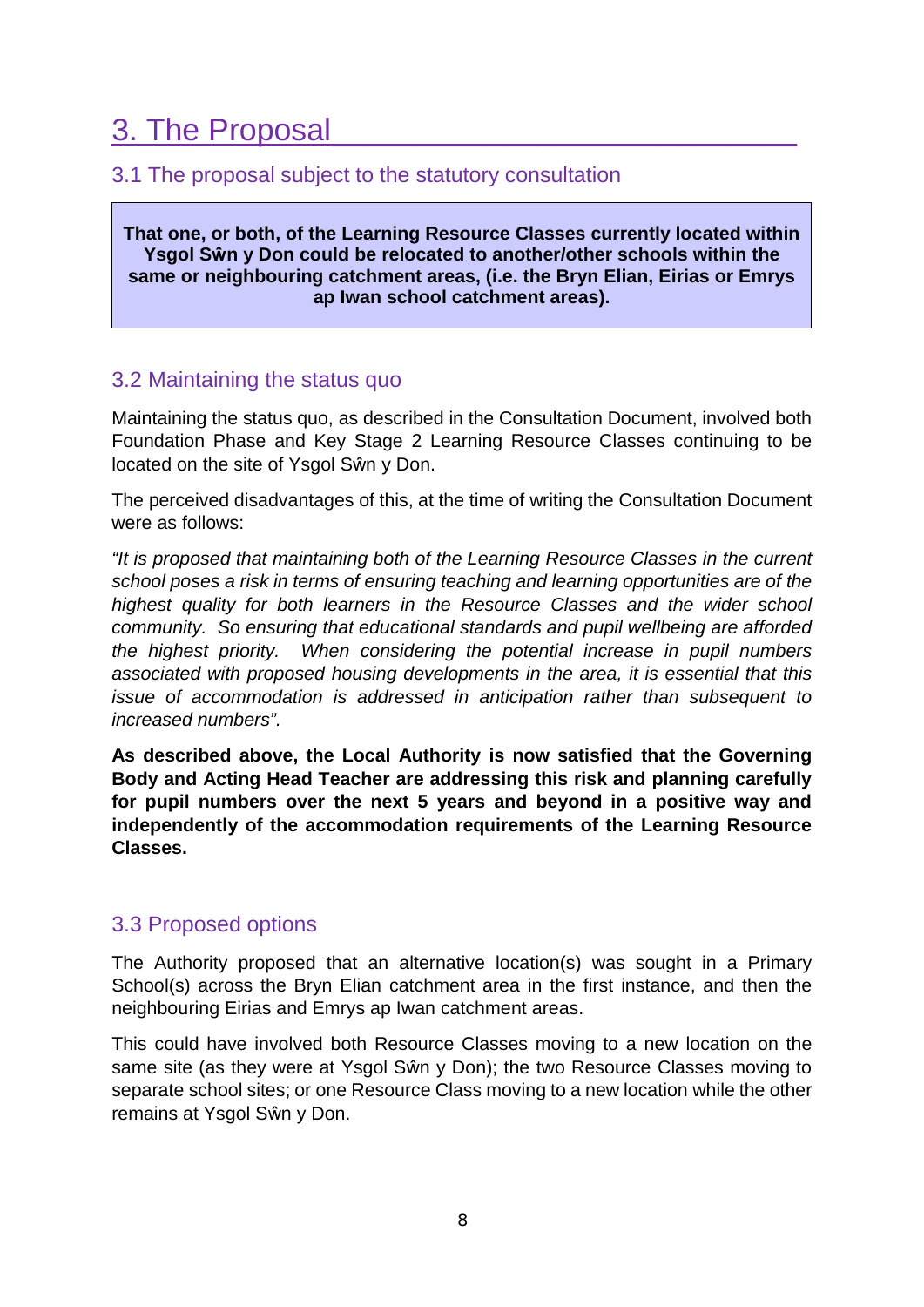Following consideration of available options and discounting them when matching them against essential criteria, the possibility of moving the Key Stage 2 Learning Resource Class to Ysgol Iau Cystennin was the preferred option for consultation.

The Head Teacher and Chair of Governors of Ysgol Cystennin were in support of further consultation on the proposal and recognised the value that the Learning Resource could bring to the school. They identified an adequately sized classroom within which they believed the Learning Resource Class could be situated.

No other alternative locations were identified or suggested during the consultation period. The other schools with possible capacity within the Eirias, Bryn Elian and Emrys ap Iwan catchment areas were explored, but discounted as they were not able to fulfil the necessary criteria or already had a Learning Resource Class located on the school site.

**The Local Authority continues to believe that the enthusiasm and commitment to Learning Resource provision and inclusion demonstrated by the Governing Body, Head Teacher and school staff at Ysgol Cystennin was extremely positive and welcome. With this in mind, we propose that it is considered as a potential location for future provision should further consultation take place around relocation or extension of existing Resource Provision.**

# 4. The Consultation\_\_\_\_\_\_\_\_\_\_\_\_\_\_\_\_\_\_\_\_\_\_\_\_

The consultation was held between **12th March 2018** and **23rd April 2018**.

#### 4.1 Consultees

The Consultation Document was distributed, in accordance with the Welsh Government's School Organisation Code, to the following consultees during the statutory consultation period:

| <b>Requirements of the Organisation Code 006/2013</b>                                                                                                                          | <b>Distributed to:</b>                                     |  |
|--------------------------------------------------------------------------------------------------------------------------------------------------------------------------------|------------------------------------------------------------|--|
| The maintaining or proposed maintaining authority for<br>any school likely to be affected by the proposals.                                                                    | Conwy County Borough Council is presenting the<br>proposal |  |
| Any other local authority likely to be affected -<br>including in the case of dedicated SEN provision any<br>authority placing or likely to place statemented pupils<br>in it. | Denbighshire Council                                       |  |
| The Church in Wales and Roman Catholic Diocesan                                                                                                                                | Church in Wales St Asaph Diocesan Authority                |  |
| Authority for the area in which any school likely to be                                                                                                                        | Roman Catholic Diocese of Wrexham                          |  |
| affected is located.                                                                                                                                                           |                                                            |  |
| Any other appropriate religious body for any school                                                                                                                            | n/a                                                        |  |
| likely to be affected by the proposals.                                                                                                                                        |                                                            |  |
| The governing body of any school which is the subject                                                                                                                          | Governing Bodies of all Conwy Primary Schools              |  |
| of the proposal and any other schools likely to be                                                                                                                             |                                                            |  |
| affected by the proposals.                                                                                                                                                     |                                                            |  |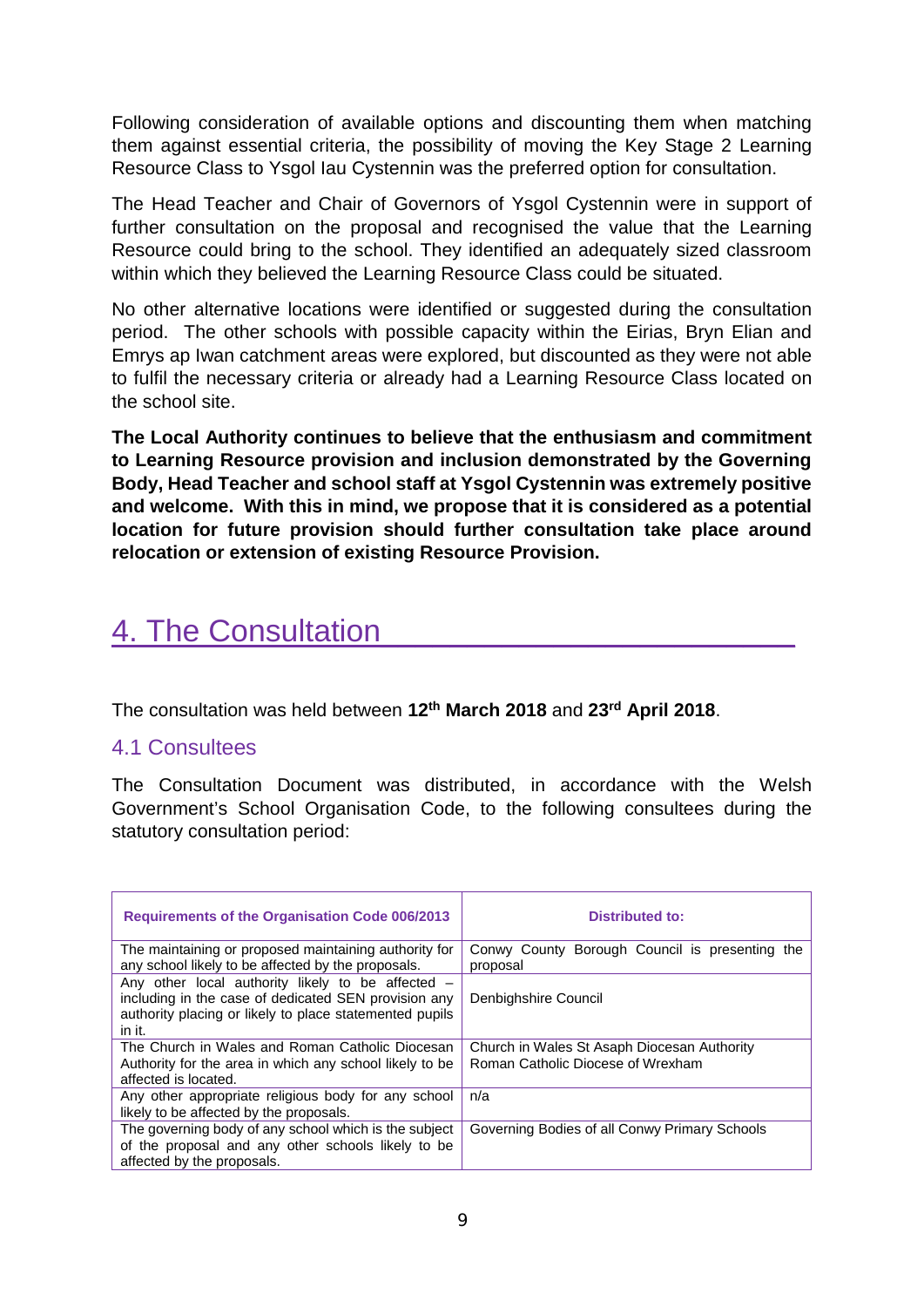| Parents (and where possible prospective parents)<br>carers and guardians. | Parents, carers and guardians of the children<br>attending the two Learning Resource Classes. |  |
|---------------------------------------------------------------------------|-----------------------------------------------------------------------------------------------|--|
| <b>Welsh Ministers</b>                                                    | Kirsty Williams (AM).                                                                         |  |
| Assembly Members and Members of Parliament                                | Michelle Brown (AM), Janet-Finch Saunders (AM), Llyr                                          |  |
| representing the area.                                                    | Huws (AM), Mark Isherwood (AM), Mandy Jones (AM),                                             |  |
|                                                                           | Darren Millar (AM)                                                                            |  |
|                                                                           | Guto Bebb (MP), David Jones (MP)                                                              |  |
| Estyn                                                                     | Anne Keane - Education and Training in Wales Chief                                            |  |
|                                                                           | Inspector                                                                                     |  |
| Teaching and teaching staff trade unions representing                     |                                                                                               |  |
| teachers and other staff at any school which is the                       |                                                                                               |  |
| subject of the proposals.                                                 |                                                                                               |  |
| <b>Regional Education Consortium</b>                                      | Arwyn Thomas - Chief Officer GwE                                                              |  |
|                                                                           |                                                                                               |  |
| Police and Crime Commissioner                                             | Arfon Jones - North Wales Police Commissioner                                                 |  |
|                                                                           |                                                                                               |  |
| Any community or town council for the area served by                      | Abergele Town Council, Bay of Colwyn Town Council,                                            |  |
| the school which is the subject of this proposal.                         | Llanddulas and Rhyd y Foel Community Council,                                                 |  |
|                                                                           | Llysfaen Community Council, Mochdre Community                                                 |  |
|                                                                           | Council, Towyn and Kinmel Bay Town Council                                                    |  |
| Local Communities First Partnership                                       |                                                                                               |  |
| Relevant Health Bodies with an interest.                                  | Dr Hamilton Grantham - Consultant Community                                                   |  |
|                                                                           | Paediatrician, Betsi Cadwaldr University Health Board                                         |  |
| Other                                                                     | All Additional Learning Needs staff                                                           |  |
|                                                                           | All Conwy Head Teachers                                                                       |  |
|                                                                           | All teaching staff in specialist resource classes across                                      |  |
|                                                                           | Conwy                                                                                         |  |

The consultation document was published on the Conwy County Borough Council website and copies were available on request from Education Services, Government Buildings, Dinerth Road, Rhos on Sea, LL28 4UL.

#### 4.2 Meetings

During the consultation period, Conwy ALN Officers held the following "drop-in" sessions to discuss the proposals with teaching and support staff, parents and carers, members of the public.

| <b>Group</b>                                   | <b>Date</b> | <b>Time</b>     | <b>Location</b>        |
|------------------------------------------------|-------------|-----------------|------------------------|
| Parents and<br>Carers/Members of<br>the Public | 22.03.18    | 14.00 - 15.00   | Ysgol Sŵn y Don        |
| <b>School Staff</b>                            | 22.03.18    | $15.00 - 16.30$ | Ysgol Sŵn y Don        |
| Parents and<br>Carers/Members of<br>the Public | 12.04.18    | $14.00 - 15.00$ | <b>Ysgol Cystennin</b> |
| <b>School Staff</b>                            | 12.04.18    | $15.00 - 16.30$ | <b>Ysgol Cystennin</b> |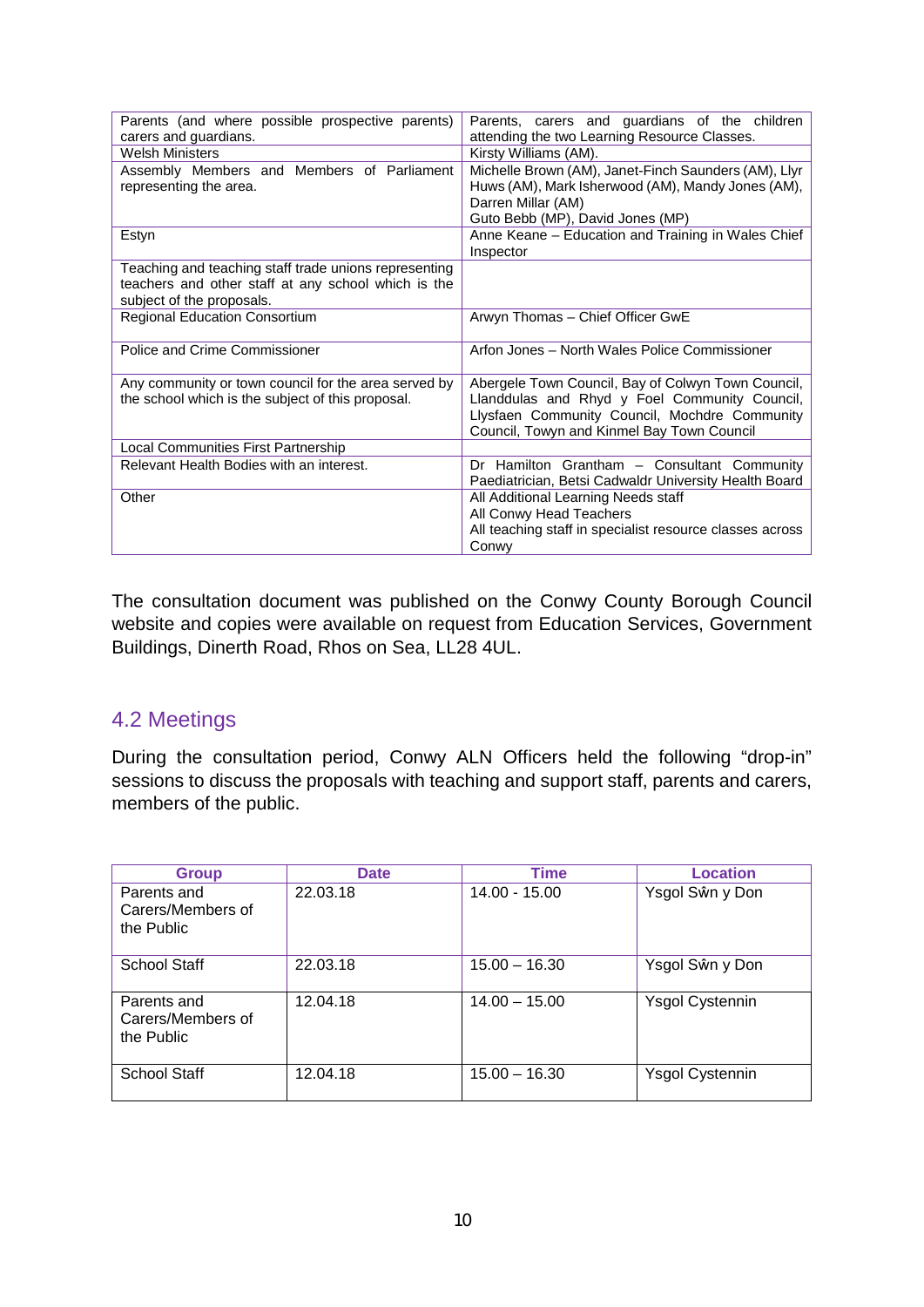## 4.3 Consultation with children and young people

The children who could be affected by a potential move were included in discussion and a developmentally appropriate class task with their teacher about the benefits and disadvantages of the Learning Resource Classes staying at Ysgol Sŵn y Don or moving to another school.

Their thoughts and comments are as follows:

| <b>Being at</b><br>Sŵn y Don | It's in a quiet place, because it's fun, it's a<br>nicer room with space outside to do our<br>work, all our friends are here, we like all<br>the teachers, we like the rewards and<br>prizes, it is close by and we don't need to<br>travel too long, we like going on school<br>trips and activities here, we like speaking<br>welsh here, nice big room, we respect our<br>teachers and the rules, we get help when<br>we are angry. | Some children are naughty, some bullies.                                                                                                                                                                                                |
|------------------------------|----------------------------------------------------------------------------------------------------------------------------------------------------------------------------------------------------------------------------------------------------------------------------------------------------------------------------------------------------------------------------------------------------------------------------------------|-----------------------------------------------------------------------------------------------------------------------------------------------------------------------------------------------------------------------------------------|
| At a<br>different<br>school  | We would get used to it, meet new friends,<br>meet new teachers, different lunches<br>might be tasty, it might be better.                                                                                                                                                                                                                                                                                                              | We would be scared of a new place, we<br>would be shy of seeing new people, it might<br>be hard in a big different building, it would<br>be hard to get used to a new school, it<br>would be new teachers and we wouldn't<br>know them. |

### 4.4 Consultation Responses

Two consultation responses were received during the consultation period. The following is a summary of issues raised in these responses, considered as part of the consultation period and discussion at the drop in sessions.

#### 4.4.1 **Information sharing with parents**

One of the written responses queried the sharing of information with parents at Ysgol Sŵn y Don. We can confirm that information was shared with all parents through a letter sent home with all pupils, the school newsletter and on the school's Facebook page.

#### 4.4.2 **Pupil Profile**

It was queried why it would be considered to move the KS2 Learning Resource Class when 73% of the pupils were from Ysgol Sŵn y Don. While it was the case that 8 of the 12 children currently attending are enrolled at the school, only 2 of these pupils actually lived within the catchment area and for the remaining 6 it was a parental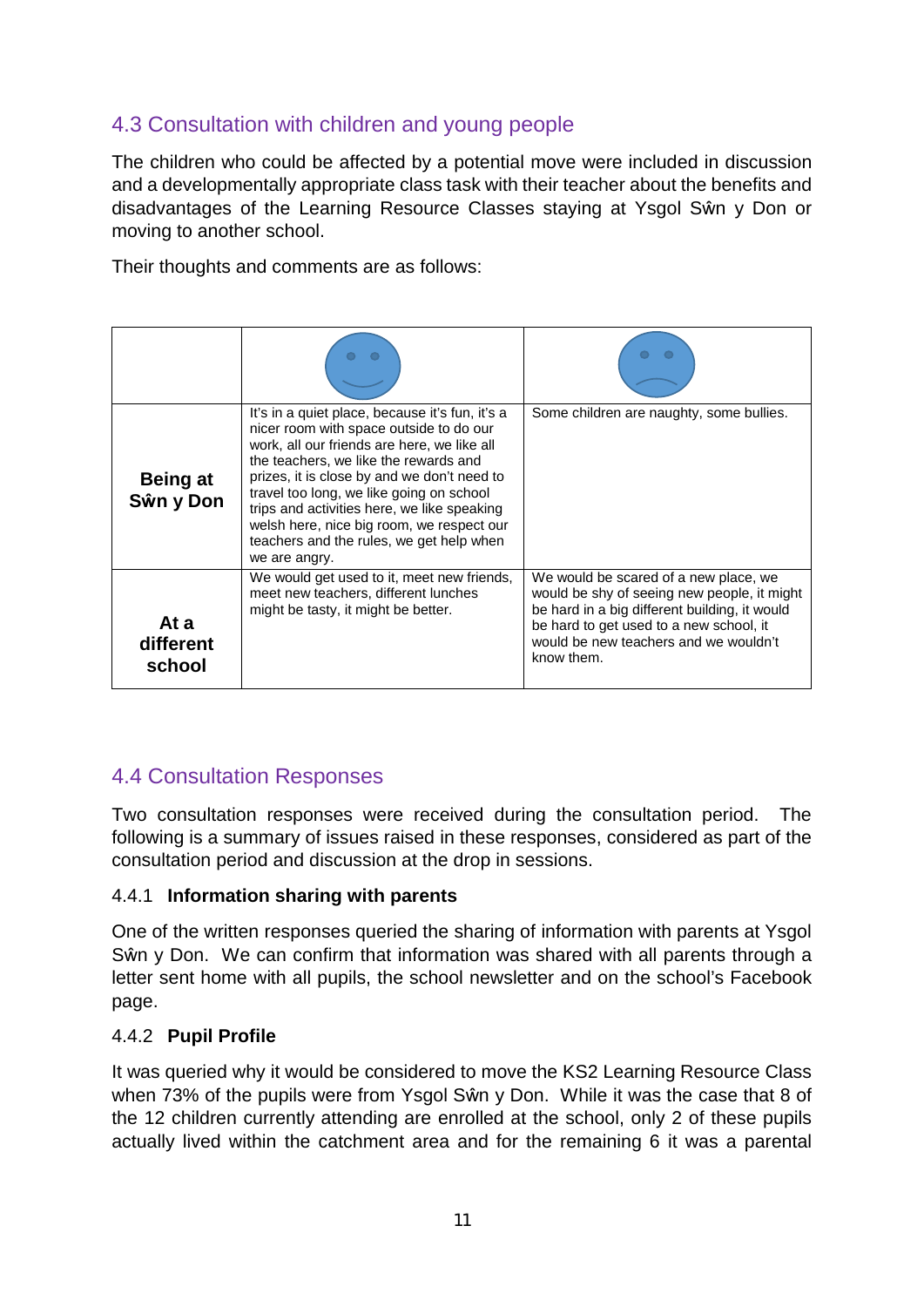decision to register the children at the school following their part time placement in the Learning Resource Class.

While the pupils currently attending the KS2 Learning Resource Class are from a number of original home schools, it is acknowledged that in previous years, a significant proportion of pupils attending the Class have been from the Ysgol Sŵn y Don catchment area.

#### 4.4.3 **Proposal to move KS2 Learning Resource to relocate to Ysgol Cystennin**

One of the written responses queried why this was the preferred option rather than the relocation of the Foundation Phase Resource. This proposal was made following discussion and pre-consultation with the Head Teacher and Governing Body of Ysgol Cystennin and Ysgol Mochdre and the identification of space within the Key Stage 2 site.

#### 4.4.4 **Travel**

The additional travel time that a potential move could result in was questioned. There was a commitment to ensuring that any proposed alternative locations would be sufficiently close to Ysgol Sŵn y Don so that any additional transport time would be minimised.

The possible option of Ysgol Cystennin was located only 3.7 miles from Ysgol Sŵn y Don, and was in fact closer or almost equidistant to the home addresses of a number of the pupils already accessing the Key Stage 2 Learning Resource Class at Ysgol Sŵn y Don.

#### 4.4.5 **Accommodation**

It was queried that surely the recent building works at Ysgol Sŵn y Don must have taken into account predicted pupil numbers, including the maximum agreed numbers for the two Learning Resource Classes. This is factually correct, and the existing pupil numbers are still within the physical capacity of the building. The initial request from the Head Teacher and Governing Body was made with regards to concern about class configuration and the desire to achieve single year groups within individual classrooms.

#### 4.4.6 **Ysgol Cystennin**

One of the responses highlighted that a potential move of the Key Stage 2 Learning Resource Class to Ysgol Cystennin would mean that there would be no Learning Resource serving the Bryn Elian catchment area. In fact, the existing Resource Class serves both the Eirias and Bryn Elian catchment areas (feeding in to both secondary schools), and the wider population across Conwy, and this would have continued to be the case, should the Class be located at Ysgol Cystennin.

#### 4.4.7 **Benefit to the wider school**

A written response to the consultation received by a member of staff stated the following*: "I believe that when Conwy County Borough Council was establishing and setting up Resource Bases all those years ago, the placement of the Infant Resource*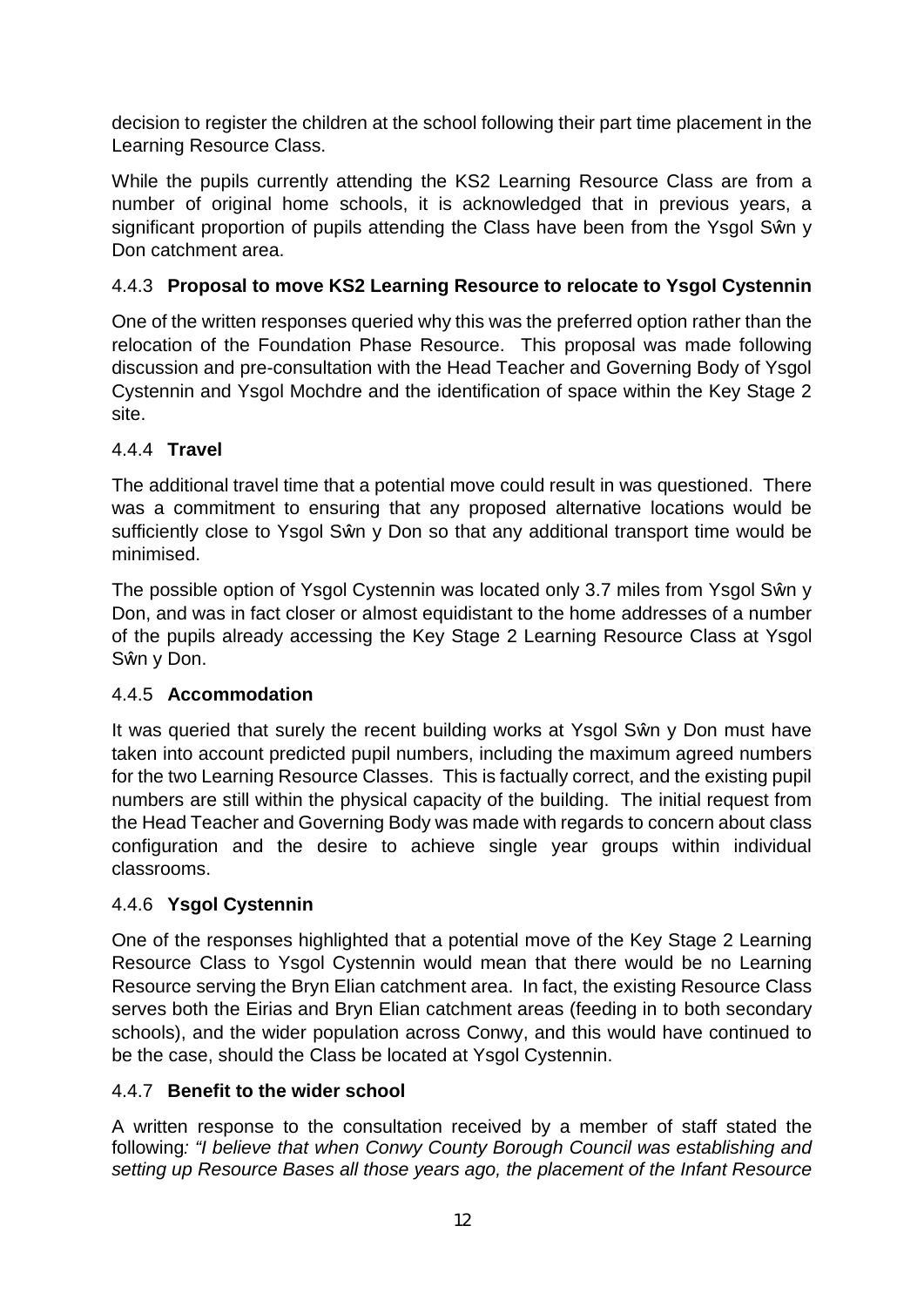*Base at Ysgol Penmaenrhos and the Junior Resource Base at Ysgol Tan Y Marian demonstrated an acknowledgement of the level of need within this socially and economically deprived area, and its high levels of ALN pupils - of which both have gone on to serve effectively ever since. The placement of these Resource Bases at the time were well considered and planned for. The continued commitment to fund these SEN Resource Bases is a real strength of the County and its dedication to give ALN and specifically SEN pupils the best possible start in life."*

# 5. Equality Impact Assessment

A full Equalities Impact Assessment was completed as part of this assessment, considering the options of both maintaining the status quo and a proposed move. No significant impact was identified for any group.

# 6. Summary and Recommendations\_\_\_\_\_\_\_\_\_\_\_

### 6.1 Summary

Whilst the written responses received during the consultation period were small in number, the discussions and information shared during this time have enabled a thorough and robust consideration of the proposal, which has ensured that an outcome has been reached that responds to both the needs of the school and the needs of the Conwy children currently accessing the two Learning Resources.

This period of consultation has enabled the Authority to ensure that the interests of all parties have been considered and addressed, and that an acceptable outcome has been reached that promotes the values and vision of the Council for all young people and their families, and in particular those with additional learning needs.

The consultation period has also given the leadership and Governing Body at Ysgol Sŵn y Don time to reflect on the original request and to reconsider the longer term benefits of maintaining the status quo.

#### 6.2 Recommendation

**The recommendation following this period of consultation is that both Learning Resource Classes remain at Ysgol Sŵn y Don, with the Local Authority continuing to work closely with the school to ensure that this provision continues to be effective and well integrated into the school community as a whole.**

However, it is also recommended that recognition is given to the enthusiasm and commitment of the Head Teacher, Governing Body and teaching staff of Ysgol Cystennin to the Learning Resource provision. The Local Authority feels that this is potentially a very positive prospect for Resource provision in the future, and should be considered as such. The ethos of the school is conducive to the successful inclusion of Resource Provision and the Head Teacher demonstrates a sound understanding of